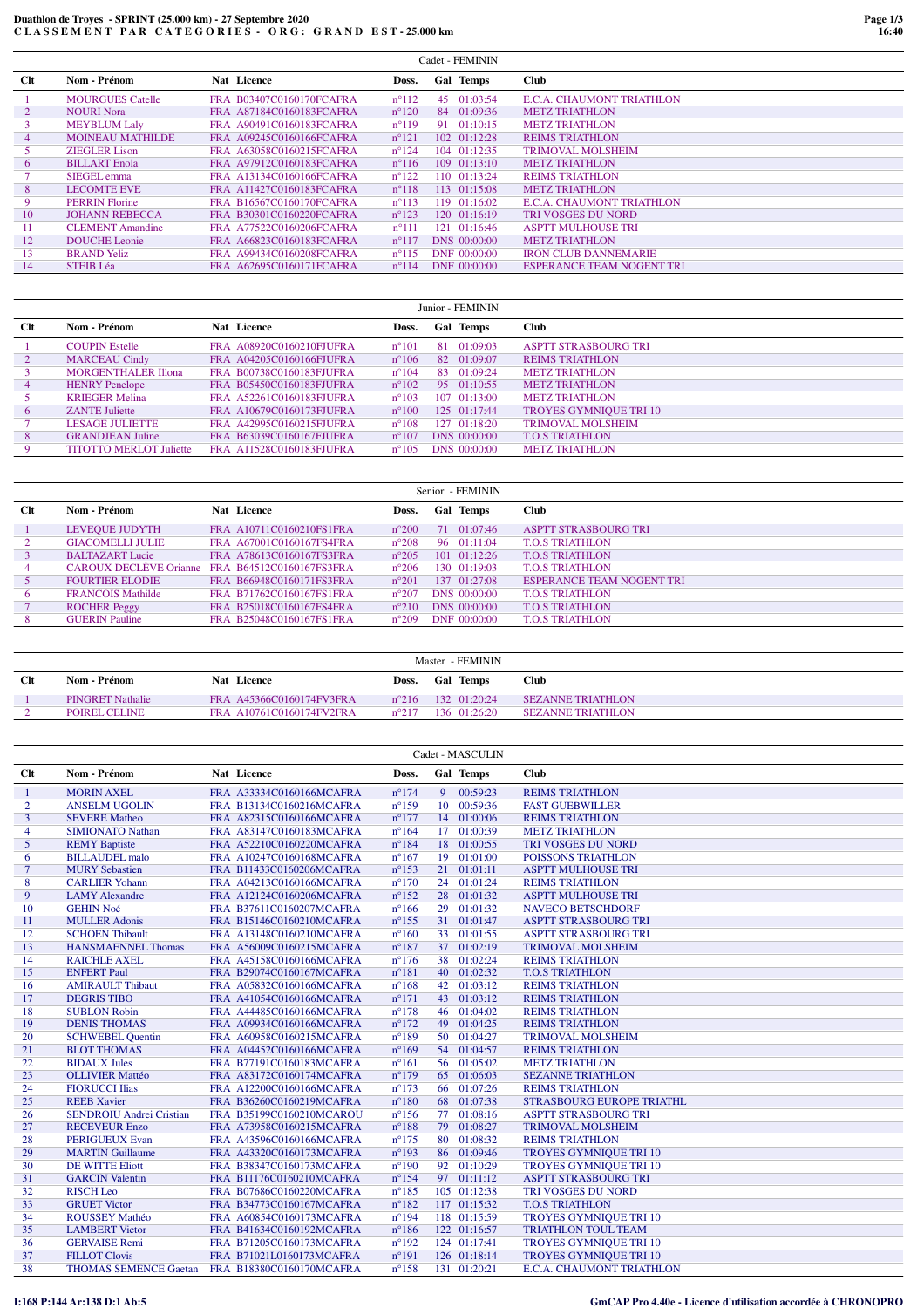## **Duathlon de Troyes - SPRINT (25.000 km) - 27 Septembre 2020 C L A S S E M E N T P A R C A T E G O R I E S - O R G : G R A N D E S T - 25.000 km**

|            | Cadet - MASCULIN          |                          |                |                  |                        |  |  |  |
|------------|---------------------------|--------------------------|----------------|------------------|------------------------|--|--|--|
| <b>Clt</b> | Nom - Prénom              | Nat Licence              | Doss.          | <b>Gal Temps</b> | Club                   |  |  |  |
| 39         | <b>CRAINCOURT HUGO</b>    | FRA B06166C0160183MCAFRA | $n^{\circ}162$ | DNS 00:00:00     | <b>METZ TRIATHLON</b>  |  |  |  |
| 40         | <b>MUNNICH</b> Lucien     | FRA B47792C0160183MCAFRA | $n^{\circ}163$ | DNS 00:00:00     | <b>METZ TRIATHLON</b>  |  |  |  |
| 41         | <b>TITOTTO MERLOT Tom</b> | FRA A11543C0160183MCAFRA | $n^{\circ}165$ | DNS 00:00:00     | <b>METZ TRIATHLON</b>  |  |  |  |
| 42         | <b>VOILLIOT Thibault</b>  | FRA B02220C0160167MCAFRA | $n^{\circ}183$ | DNS 00:00:00     | <b>T.O.S TRIATHLON</b> |  |  |  |

|        |                              |                          |                |             | Junior - MASCULIN |                                  |
|--------|------------------------------|--------------------------|----------------|-------------|-------------------|----------------------------------|
| Clt    | Nom - Prénom                 | Nat Licence              | Doss.          |             | Gal Temps         | <b>Club</b>                      |
| -1     | <b>FORET Hugo</b>            | FRA A13430C0160215MJUFRA | $n^{\circ}141$ | $2^{\circ}$ | 00:57:54          | <b>TRIMOVAL MOLSHEIM</b>         |
|        | <b>JOUINEAU TAO</b>          | FRA A72701C0160183MJUFRA | $n^{\circ}135$ |             | 00:58:09          | <b>METZ TRIATHLON</b>            |
| 3      | <b>LAWSON Theotime</b>       | FRA A88782C0160183MJUFRA | $n^{\circ}136$ | 6           | 00:59:06          | <b>METZ TRIATHLON</b>            |
| 4      | <b>FEREZ Simeon</b>          | FRA A13630C0160216MJUFRA | $n^{\circ}131$ |             | 00:59:09          | <b>FAST GUEBWILLER</b>           |
| 5      | <b>BONNET Ugo</b>            | FRA B08995C0160210MJUFRA | $n^{\circ}128$ | 11          | 00:59:38          | <b>ASPTT STRASBOURG TRI</b>      |
| 6      | <b>OHRESSER Benjamin</b>     | FRA A13504C0160215MJUFRA | $n^{\circ}143$ | $12-12$     | 00:59:41          | <b>TRIMOVAL MOLSHEIM</b>         |
| $\tau$ | <b>CAMBRESY LUCAS</b>        | FRA A12430C0160183MJUFRA | $n^{\circ}133$ |             | 20 01:01:08       | <b>METZ TRIATHLON</b>            |
| 8      | <b>MATHIAS</b> Quentin       | FRA B36137C0160208MJUFRA | $n^{\circ}132$ | 22          | 01:01:11          | <b>IRON CLUB DANNEMARIE</b>      |
| 9      | <b>RISSE Ugo</b>             | FRA A98362C0160210MJUFRA | $n^{\circ}130$ |             | 26 01:01:26       | <b>ASPTT STRASBOURG TRI</b>      |
| 10     | <b>COURRIER Christophe</b>   | <b>FRA</b>               | $n^{\circ}149$ |             | 32 01:01:52       | <b>METZ TRIATHLON</b>            |
| 11     | <b>SALARI PECCICA ARTHUR</b> | FRA A12160C0160195MJUFRA | $n^{\circ}140$ |             | 35 01:02:11       | <b>TRIATHLON GRAND VILLERUPT</b> |
| 12     | <b>CHESNEL Clement</b>       | FRA A12436C0160183MJUFRA | $n^{\circ}134$ | 39          | 01:02:24          | <b>METZ TRIATHLON</b>            |
| 13     | <b>SOUILLACI Théo</b>        | FRA A45933C0160215MJUFRA | $n^{\circ}144$ |             | 41 01:02:52       | <b>TRIMOVAL MOLSHEIM</b>         |
| 14     | POIREL BAPTISTE              | FRA A10766C0160166MJUFRA | $n^{\circ}138$ | 47          | 01:04:11          | <b>REIMS TRIATHLON</b>           |
| 15     | <b>LUETTEL Julian</b>        | FRA A70486C0160210MJUFRA | $n^{\circ}129$ |             | 55 01:05:00       | <b>ASPTT STRASBOURG TRI</b>      |
| 16     | <b>MULLER Thomas</b>         | FRA A56144C0160186MJUFRA | $n^{\circ}139$ |             | 78 01:08:23       | <b>TRIATHLON CLUB DEODATIEN</b>  |
| 17     | <b>ZIEGLER Noe</b>           | FRA A42500C0160215MJUFRA | $n^{\circ}145$ |             | 90 01:10:13       | <b>TRIMOVAL MOLSHEIM</b>         |
| 18     | <b>MATTERN</b> Gauthier      | FRA A13458C0160215MJUFRA | $n^{\circ}142$ |             | DNS 00:00:00      | <b>TRIMOVAL MOLSHEIM</b>         |
| 19     | <b>FICHAUX Baptiste</b>      | FRA A86246C0160166MJUFRA | $n^{\circ}137$ |             | DNF 00:00:00      | <b>REIMS TRIATHLON</b>           |

| Nom - Prénom<br>Gal Temps<br>Clt<br>Nat Licence<br><b>Club</b><br>Doss.<br>$n^{\circ}020$<br>00:55:40<br><b>C.O.S.D. TRIATHLON</b><br><b>BARRIERE Anthony</b><br>FRA B69073C0160169MS2FRA<br>-1<br>$\overline{2}$<br>$n^{\circ}004$<br>$\overline{3}$<br>00:57:58<br><b>C.O.S.D. TRIATHLON</b><br><b>HUARD Julien</b><br>FRA A72051C0160169MS1FRA<br>3<br><b>ROZALSKI Anthony</b><br>$n^{\circ}016$<br>5.<br>00:58:12<br>FRA A72784C0161604MS3FRA<br>PREPA OPTIMA TEAM DUATHL<br>8<br>$n^{\circ}002$<br>00:59:22<br>$\overline{4}$<br><b>DUCLOS</b> Corentin<br>FRA A76891C0160183MS1FRA<br><b>METZ TRIATHLON</b><br>13 00:59:56<br>5<br><b>COLLE Clément</b><br>$n^{\circ}005$<br>POISSONS TRIATHLON<br>FRA A10243C0160168MS2FRA<br>$n^{\circ}006$<br>15 01:00:20<br><b>GASTINE Alexandre</b><br>FRA B09355C0160168MS2FRA<br>POISSONS TRIATHLON<br>6<br>$\overline{7}$<br>$n^{\circ}007$<br>25 01:01:25<br>FRA A66098C0160173MS2FRA<br><b>TROYES GYMNIQUE TRI 10</b><br><b>EDY</b> Etienne<br>8<br><b>MARIOTTE Paul</b><br>$n^{\circ}037$<br>27 01:01:29<br>FRA B11672C0160167MS1FRA<br><b>T.O.S TRIATHLON</b><br>9<br>$n^{\circ}028$<br><b>BILLET</b> Fabien<br>FRA A74671C0160167MS3FRA<br>30 01:01:32<br><b>T.O.S TRIATHLON</b><br>36 01:02:15<br>10<br><b>DRUJON Mathieu</b><br>FRA B71257C0160167MS4FRA<br>$n^{\circ}030$<br><b>T.O.S TRIATHLON</b><br>$n^{\circ}014$<br>44 01:03:48<br><b>ZANTE Pierre</b><br>FRA A10681C0160166MS1FRA<br><b>REIMS TRIATHLON</b><br>11<br>$n^{\circ}022$<br>48 01:04:21<br>12<br><b>BIDAUX</b> Louis<br><b>METZ TRIATHLON</b><br>FRA B68038C0160183MS1FRA<br><b>LEMARCHAND Mathieu</b><br>$n^{\circ}036$<br>53 01:04:55<br>13<br>FRA A79045C0160167MS3FRA<br><b>T.O.S TRIATHLON</b><br>57 01:05:03<br>$n^{\circ}032$<br><b>T.O.S TRIATHLON</b><br>14<br><b>HUBERT Pierre Andre</b><br>FRA B31788C0160167MS4FRA<br>61 01:05:40<br><b>SIVRET Nicolas</b><br>$n^{\circ}008$<br>TROYES GYMNIQUE TRI 10<br>15<br>FRA B03662C0160173MS2FRA<br>69 01:07:40<br>16<br><b>FOURTIER Alexandre</b><br>$n^{\circ}021$<br><b>ESPERANCE TEAM NOGENT TRI</b><br>FRA B66879C0160171MS3FRA<br>73 01:07:52<br>$n^{\circ}009$<br>17<br><b>WAGNER Steve</b><br>FRA B57303C0160173MS2FRA<br><b>TROYES GYMNIQUE TRI 10</b><br>87 01:10:07<br>18<br><b>SCHMITT Sebastien</b><br>FRA B04838C0160220MS1FRA<br>$n^{\circ}046$<br>TRI VOSGES DU NORD<br>108 01:13:01<br>19<br>$n^{\circ}042$<br><b>ROSMADE</b> Jean Sebastien<br>FRA A93898C0160167MS3FRA<br><b>T.O.S TRIATHLON</b><br>20<br>112 01:14:45<br><b>MICHEL Guillaume</b><br>$n^{\circ}010$<br>FRA A10494C0160173MS1FRA<br><b>TROYES GYMNIQUE TRI 10</b><br>115 01:15:13<br>21<br><b>GILLET</b> Jonathan<br>n°031<br><b>T.O.S TRIATHLON</b><br>FRA A93226C0160167MS4FRA<br>22<br>116 01:15:16<br><b>THUMEREAU Paul</b><br>FRA B69464C0160167MS1FRA<br>$n^{\circ}043$<br><b>T.O.S TRIATHLON</b><br>23<br><b>MILESI</b> Fabien<br>$n^{\circ}038$<br>128 01:18:24<br><b>T.O.S TRIATHLON</b><br>FRA A88581C0160167MS3FRA<br>24<br>129 01:18:52<br><b>DELMARE</b> Lucas<br>FRA A10491C0160173MS2FRA<br>$n^{\circ}011$<br><b>TROYES GYMNIQUE TRI 10</b><br>25<br><b>DORLEAT Louis</b><br>$n^{\circ}029$<br>DNS 00:00:00<br><b>T.O.S TRIATHLON</b><br>FRA B59855C0160167MS1FRA<br>26<br>DNS 00:00:00<br><b>HURNI Florian</b><br>FRA A76214C0160167MS2FRA<br>$n^{\circ}033$<br><b>T.O.S TRIATHLON</b><br>27<br>$n^{\circ}034$<br>DNS 00:00:00<br><b>JONIAUX</b> Fabien<br>FRA B75318C0160167MS4FRA<br><b>T.O.S TRIATHLON</b><br>28<br><b>LEGLAND Damien</b><br>FRA B70917C0160173MS4FRA<br>$n^{\circ}012$<br>DNS 00:00:00<br>TROYES GYMNIQUE TRI 10<br>29<br><b>NICAISE Xavier</b><br>$n^{\circ}039$<br>DNS 00:00:00<br><b>T.O.S TRIATHLON</b><br>FRA B53433C0160167MS4FRA<br>30<br><b>PARIGAUX Flavian</b><br>FRA A68668C0160167MS1FRA<br>$n^{\circ}040$<br>DNS 00:00:00<br><b>T.O.S TRIATHLON</b><br>31<br>$n^{\circ}044$<br>DNS 00:00:00<br><b>T.O.S TRIATHLON</b><br><b>VINCENT Mickael</b><br>FRA A64072C0160167MS3FRA<br>32<br><b>PULA Adrien</b><br>DSQ 00:00:00<br>FRA A89445C0160167MS3FRA<br>$n^{\circ}041$<br><b>T.O.S TRIATHLON</b><br><b>LECOURT Loic</b><br>$n^{\circ}035$<br>DNF 00:00:00<br><b>T.O.S TRIATHLON</b><br>33<br>FRA B06832C0160167MS3FRA |  |  |  |  |
|------------------------------------------------------------------------------------------------------------------------------------------------------------------------------------------------------------------------------------------------------------------------------------------------------------------------------------------------------------------------------------------------------------------------------------------------------------------------------------------------------------------------------------------------------------------------------------------------------------------------------------------------------------------------------------------------------------------------------------------------------------------------------------------------------------------------------------------------------------------------------------------------------------------------------------------------------------------------------------------------------------------------------------------------------------------------------------------------------------------------------------------------------------------------------------------------------------------------------------------------------------------------------------------------------------------------------------------------------------------------------------------------------------------------------------------------------------------------------------------------------------------------------------------------------------------------------------------------------------------------------------------------------------------------------------------------------------------------------------------------------------------------------------------------------------------------------------------------------------------------------------------------------------------------------------------------------------------------------------------------------------------------------------------------------------------------------------------------------------------------------------------------------------------------------------------------------------------------------------------------------------------------------------------------------------------------------------------------------------------------------------------------------------------------------------------------------------------------------------------------------------------------------------------------------------------------------------------------------------------------------------------------------------------------------------------------------------------------------------------------------------------------------------------------------------------------------------------------------------------------------------------------------------------------------------------------------------------------------------------------------------------------------------------------------------------------------------------------------------------------------------------------------------------------------------------------------------------------------------------------------------------------------------------------------------------------------------------------------------------------------------------------------------------------------------------------------------------------------------------------------------------------------------------------------------------------------------------------------------------------------------------------------------------------------------------------------------------------------------------------------------------------------------------------------------------------------------------------------------------------------------------------------------------------------------------------------------------------------------------------------------------------------------------------------------------------------------------------------------------------------------------------------------------------------------------------------------------------------------|--|--|--|--|
|                                                                                                                                                                                                                                                                                                                                                                                                                                                                                                                                                                                                                                                                                                                                                                                                                                                                                                                                                                                                                                                                                                                                                                                                                                                                                                                                                                                                                                                                                                                                                                                                                                                                                                                                                                                                                                                                                                                                                                                                                                                                                                                                                                                                                                                                                                                                                                                                                                                                                                                                                                                                                                                                                                                                                                                                                                                                                                                                                                                                                                                                                                                                                                                                                                                                                                                                                                                                                                                                                                                                                                                                                                                                                                                                                                                                                                                                                                                                                                                                                                                                                                                                                                                                                                    |  |  |  |  |
|                                                                                                                                                                                                                                                                                                                                                                                                                                                                                                                                                                                                                                                                                                                                                                                                                                                                                                                                                                                                                                                                                                                                                                                                                                                                                                                                                                                                                                                                                                                                                                                                                                                                                                                                                                                                                                                                                                                                                                                                                                                                                                                                                                                                                                                                                                                                                                                                                                                                                                                                                                                                                                                                                                                                                                                                                                                                                                                                                                                                                                                                                                                                                                                                                                                                                                                                                                                                                                                                                                                                                                                                                                                                                                                                                                                                                                                                                                                                                                                                                                                                                                                                                                                                                                    |  |  |  |  |
|                                                                                                                                                                                                                                                                                                                                                                                                                                                                                                                                                                                                                                                                                                                                                                                                                                                                                                                                                                                                                                                                                                                                                                                                                                                                                                                                                                                                                                                                                                                                                                                                                                                                                                                                                                                                                                                                                                                                                                                                                                                                                                                                                                                                                                                                                                                                                                                                                                                                                                                                                                                                                                                                                                                                                                                                                                                                                                                                                                                                                                                                                                                                                                                                                                                                                                                                                                                                                                                                                                                                                                                                                                                                                                                                                                                                                                                                                                                                                                                                                                                                                                                                                                                                                                    |  |  |  |  |
|                                                                                                                                                                                                                                                                                                                                                                                                                                                                                                                                                                                                                                                                                                                                                                                                                                                                                                                                                                                                                                                                                                                                                                                                                                                                                                                                                                                                                                                                                                                                                                                                                                                                                                                                                                                                                                                                                                                                                                                                                                                                                                                                                                                                                                                                                                                                                                                                                                                                                                                                                                                                                                                                                                                                                                                                                                                                                                                                                                                                                                                                                                                                                                                                                                                                                                                                                                                                                                                                                                                                                                                                                                                                                                                                                                                                                                                                                                                                                                                                                                                                                                                                                                                                                                    |  |  |  |  |
|                                                                                                                                                                                                                                                                                                                                                                                                                                                                                                                                                                                                                                                                                                                                                                                                                                                                                                                                                                                                                                                                                                                                                                                                                                                                                                                                                                                                                                                                                                                                                                                                                                                                                                                                                                                                                                                                                                                                                                                                                                                                                                                                                                                                                                                                                                                                                                                                                                                                                                                                                                                                                                                                                                                                                                                                                                                                                                                                                                                                                                                                                                                                                                                                                                                                                                                                                                                                                                                                                                                                                                                                                                                                                                                                                                                                                                                                                                                                                                                                                                                                                                                                                                                                                                    |  |  |  |  |
|                                                                                                                                                                                                                                                                                                                                                                                                                                                                                                                                                                                                                                                                                                                                                                                                                                                                                                                                                                                                                                                                                                                                                                                                                                                                                                                                                                                                                                                                                                                                                                                                                                                                                                                                                                                                                                                                                                                                                                                                                                                                                                                                                                                                                                                                                                                                                                                                                                                                                                                                                                                                                                                                                                                                                                                                                                                                                                                                                                                                                                                                                                                                                                                                                                                                                                                                                                                                                                                                                                                                                                                                                                                                                                                                                                                                                                                                                                                                                                                                                                                                                                                                                                                                                                    |  |  |  |  |
|                                                                                                                                                                                                                                                                                                                                                                                                                                                                                                                                                                                                                                                                                                                                                                                                                                                                                                                                                                                                                                                                                                                                                                                                                                                                                                                                                                                                                                                                                                                                                                                                                                                                                                                                                                                                                                                                                                                                                                                                                                                                                                                                                                                                                                                                                                                                                                                                                                                                                                                                                                                                                                                                                                                                                                                                                                                                                                                                                                                                                                                                                                                                                                                                                                                                                                                                                                                                                                                                                                                                                                                                                                                                                                                                                                                                                                                                                                                                                                                                                                                                                                                                                                                                                                    |  |  |  |  |
|                                                                                                                                                                                                                                                                                                                                                                                                                                                                                                                                                                                                                                                                                                                                                                                                                                                                                                                                                                                                                                                                                                                                                                                                                                                                                                                                                                                                                                                                                                                                                                                                                                                                                                                                                                                                                                                                                                                                                                                                                                                                                                                                                                                                                                                                                                                                                                                                                                                                                                                                                                                                                                                                                                                                                                                                                                                                                                                                                                                                                                                                                                                                                                                                                                                                                                                                                                                                                                                                                                                                                                                                                                                                                                                                                                                                                                                                                                                                                                                                                                                                                                                                                                                                                                    |  |  |  |  |
|                                                                                                                                                                                                                                                                                                                                                                                                                                                                                                                                                                                                                                                                                                                                                                                                                                                                                                                                                                                                                                                                                                                                                                                                                                                                                                                                                                                                                                                                                                                                                                                                                                                                                                                                                                                                                                                                                                                                                                                                                                                                                                                                                                                                                                                                                                                                                                                                                                                                                                                                                                                                                                                                                                                                                                                                                                                                                                                                                                                                                                                                                                                                                                                                                                                                                                                                                                                                                                                                                                                                                                                                                                                                                                                                                                                                                                                                                                                                                                                                                                                                                                                                                                                                                                    |  |  |  |  |
|                                                                                                                                                                                                                                                                                                                                                                                                                                                                                                                                                                                                                                                                                                                                                                                                                                                                                                                                                                                                                                                                                                                                                                                                                                                                                                                                                                                                                                                                                                                                                                                                                                                                                                                                                                                                                                                                                                                                                                                                                                                                                                                                                                                                                                                                                                                                                                                                                                                                                                                                                                                                                                                                                                                                                                                                                                                                                                                                                                                                                                                                                                                                                                                                                                                                                                                                                                                                                                                                                                                                                                                                                                                                                                                                                                                                                                                                                                                                                                                                                                                                                                                                                                                                                                    |  |  |  |  |
|                                                                                                                                                                                                                                                                                                                                                                                                                                                                                                                                                                                                                                                                                                                                                                                                                                                                                                                                                                                                                                                                                                                                                                                                                                                                                                                                                                                                                                                                                                                                                                                                                                                                                                                                                                                                                                                                                                                                                                                                                                                                                                                                                                                                                                                                                                                                                                                                                                                                                                                                                                                                                                                                                                                                                                                                                                                                                                                                                                                                                                                                                                                                                                                                                                                                                                                                                                                                                                                                                                                                                                                                                                                                                                                                                                                                                                                                                                                                                                                                                                                                                                                                                                                                                                    |  |  |  |  |
|                                                                                                                                                                                                                                                                                                                                                                                                                                                                                                                                                                                                                                                                                                                                                                                                                                                                                                                                                                                                                                                                                                                                                                                                                                                                                                                                                                                                                                                                                                                                                                                                                                                                                                                                                                                                                                                                                                                                                                                                                                                                                                                                                                                                                                                                                                                                                                                                                                                                                                                                                                                                                                                                                                                                                                                                                                                                                                                                                                                                                                                                                                                                                                                                                                                                                                                                                                                                                                                                                                                                                                                                                                                                                                                                                                                                                                                                                                                                                                                                                                                                                                                                                                                                                                    |  |  |  |  |
|                                                                                                                                                                                                                                                                                                                                                                                                                                                                                                                                                                                                                                                                                                                                                                                                                                                                                                                                                                                                                                                                                                                                                                                                                                                                                                                                                                                                                                                                                                                                                                                                                                                                                                                                                                                                                                                                                                                                                                                                                                                                                                                                                                                                                                                                                                                                                                                                                                                                                                                                                                                                                                                                                                                                                                                                                                                                                                                                                                                                                                                                                                                                                                                                                                                                                                                                                                                                                                                                                                                                                                                                                                                                                                                                                                                                                                                                                                                                                                                                                                                                                                                                                                                                                                    |  |  |  |  |
|                                                                                                                                                                                                                                                                                                                                                                                                                                                                                                                                                                                                                                                                                                                                                                                                                                                                                                                                                                                                                                                                                                                                                                                                                                                                                                                                                                                                                                                                                                                                                                                                                                                                                                                                                                                                                                                                                                                                                                                                                                                                                                                                                                                                                                                                                                                                                                                                                                                                                                                                                                                                                                                                                                                                                                                                                                                                                                                                                                                                                                                                                                                                                                                                                                                                                                                                                                                                                                                                                                                                                                                                                                                                                                                                                                                                                                                                                                                                                                                                                                                                                                                                                                                                                                    |  |  |  |  |
|                                                                                                                                                                                                                                                                                                                                                                                                                                                                                                                                                                                                                                                                                                                                                                                                                                                                                                                                                                                                                                                                                                                                                                                                                                                                                                                                                                                                                                                                                                                                                                                                                                                                                                                                                                                                                                                                                                                                                                                                                                                                                                                                                                                                                                                                                                                                                                                                                                                                                                                                                                                                                                                                                                                                                                                                                                                                                                                                                                                                                                                                                                                                                                                                                                                                                                                                                                                                                                                                                                                                                                                                                                                                                                                                                                                                                                                                                                                                                                                                                                                                                                                                                                                                                                    |  |  |  |  |
|                                                                                                                                                                                                                                                                                                                                                                                                                                                                                                                                                                                                                                                                                                                                                                                                                                                                                                                                                                                                                                                                                                                                                                                                                                                                                                                                                                                                                                                                                                                                                                                                                                                                                                                                                                                                                                                                                                                                                                                                                                                                                                                                                                                                                                                                                                                                                                                                                                                                                                                                                                                                                                                                                                                                                                                                                                                                                                                                                                                                                                                                                                                                                                                                                                                                                                                                                                                                                                                                                                                                                                                                                                                                                                                                                                                                                                                                                                                                                                                                                                                                                                                                                                                                                                    |  |  |  |  |
|                                                                                                                                                                                                                                                                                                                                                                                                                                                                                                                                                                                                                                                                                                                                                                                                                                                                                                                                                                                                                                                                                                                                                                                                                                                                                                                                                                                                                                                                                                                                                                                                                                                                                                                                                                                                                                                                                                                                                                                                                                                                                                                                                                                                                                                                                                                                                                                                                                                                                                                                                                                                                                                                                                                                                                                                                                                                                                                                                                                                                                                                                                                                                                                                                                                                                                                                                                                                                                                                                                                                                                                                                                                                                                                                                                                                                                                                                                                                                                                                                                                                                                                                                                                                                                    |  |  |  |  |
|                                                                                                                                                                                                                                                                                                                                                                                                                                                                                                                                                                                                                                                                                                                                                                                                                                                                                                                                                                                                                                                                                                                                                                                                                                                                                                                                                                                                                                                                                                                                                                                                                                                                                                                                                                                                                                                                                                                                                                                                                                                                                                                                                                                                                                                                                                                                                                                                                                                                                                                                                                                                                                                                                                                                                                                                                                                                                                                                                                                                                                                                                                                                                                                                                                                                                                                                                                                                                                                                                                                                                                                                                                                                                                                                                                                                                                                                                                                                                                                                                                                                                                                                                                                                                                    |  |  |  |  |
|                                                                                                                                                                                                                                                                                                                                                                                                                                                                                                                                                                                                                                                                                                                                                                                                                                                                                                                                                                                                                                                                                                                                                                                                                                                                                                                                                                                                                                                                                                                                                                                                                                                                                                                                                                                                                                                                                                                                                                                                                                                                                                                                                                                                                                                                                                                                                                                                                                                                                                                                                                                                                                                                                                                                                                                                                                                                                                                                                                                                                                                                                                                                                                                                                                                                                                                                                                                                                                                                                                                                                                                                                                                                                                                                                                                                                                                                                                                                                                                                                                                                                                                                                                                                                                    |  |  |  |  |
|                                                                                                                                                                                                                                                                                                                                                                                                                                                                                                                                                                                                                                                                                                                                                                                                                                                                                                                                                                                                                                                                                                                                                                                                                                                                                                                                                                                                                                                                                                                                                                                                                                                                                                                                                                                                                                                                                                                                                                                                                                                                                                                                                                                                                                                                                                                                                                                                                                                                                                                                                                                                                                                                                                                                                                                                                                                                                                                                                                                                                                                                                                                                                                                                                                                                                                                                                                                                                                                                                                                                                                                                                                                                                                                                                                                                                                                                                                                                                                                                                                                                                                                                                                                                                                    |  |  |  |  |
|                                                                                                                                                                                                                                                                                                                                                                                                                                                                                                                                                                                                                                                                                                                                                                                                                                                                                                                                                                                                                                                                                                                                                                                                                                                                                                                                                                                                                                                                                                                                                                                                                                                                                                                                                                                                                                                                                                                                                                                                                                                                                                                                                                                                                                                                                                                                                                                                                                                                                                                                                                                                                                                                                                                                                                                                                                                                                                                                                                                                                                                                                                                                                                                                                                                                                                                                                                                                                                                                                                                                                                                                                                                                                                                                                                                                                                                                                                                                                                                                                                                                                                                                                                                                                                    |  |  |  |  |
|                                                                                                                                                                                                                                                                                                                                                                                                                                                                                                                                                                                                                                                                                                                                                                                                                                                                                                                                                                                                                                                                                                                                                                                                                                                                                                                                                                                                                                                                                                                                                                                                                                                                                                                                                                                                                                                                                                                                                                                                                                                                                                                                                                                                                                                                                                                                                                                                                                                                                                                                                                                                                                                                                                                                                                                                                                                                                                                                                                                                                                                                                                                                                                                                                                                                                                                                                                                                                                                                                                                                                                                                                                                                                                                                                                                                                                                                                                                                                                                                                                                                                                                                                                                                                                    |  |  |  |  |
|                                                                                                                                                                                                                                                                                                                                                                                                                                                                                                                                                                                                                                                                                                                                                                                                                                                                                                                                                                                                                                                                                                                                                                                                                                                                                                                                                                                                                                                                                                                                                                                                                                                                                                                                                                                                                                                                                                                                                                                                                                                                                                                                                                                                                                                                                                                                                                                                                                                                                                                                                                                                                                                                                                                                                                                                                                                                                                                                                                                                                                                                                                                                                                                                                                                                                                                                                                                                                                                                                                                                                                                                                                                                                                                                                                                                                                                                                                                                                                                                                                                                                                                                                                                                                                    |  |  |  |  |
|                                                                                                                                                                                                                                                                                                                                                                                                                                                                                                                                                                                                                                                                                                                                                                                                                                                                                                                                                                                                                                                                                                                                                                                                                                                                                                                                                                                                                                                                                                                                                                                                                                                                                                                                                                                                                                                                                                                                                                                                                                                                                                                                                                                                                                                                                                                                                                                                                                                                                                                                                                                                                                                                                                                                                                                                                                                                                                                                                                                                                                                                                                                                                                                                                                                                                                                                                                                                                                                                                                                                                                                                                                                                                                                                                                                                                                                                                                                                                                                                                                                                                                                                                                                                                                    |  |  |  |  |
|                                                                                                                                                                                                                                                                                                                                                                                                                                                                                                                                                                                                                                                                                                                                                                                                                                                                                                                                                                                                                                                                                                                                                                                                                                                                                                                                                                                                                                                                                                                                                                                                                                                                                                                                                                                                                                                                                                                                                                                                                                                                                                                                                                                                                                                                                                                                                                                                                                                                                                                                                                                                                                                                                                                                                                                                                                                                                                                                                                                                                                                                                                                                                                                                                                                                                                                                                                                                                                                                                                                                                                                                                                                                                                                                                                                                                                                                                                                                                                                                                                                                                                                                                                                                                                    |  |  |  |  |
|                                                                                                                                                                                                                                                                                                                                                                                                                                                                                                                                                                                                                                                                                                                                                                                                                                                                                                                                                                                                                                                                                                                                                                                                                                                                                                                                                                                                                                                                                                                                                                                                                                                                                                                                                                                                                                                                                                                                                                                                                                                                                                                                                                                                                                                                                                                                                                                                                                                                                                                                                                                                                                                                                                                                                                                                                                                                                                                                                                                                                                                                                                                                                                                                                                                                                                                                                                                                                                                                                                                                                                                                                                                                                                                                                                                                                                                                                                                                                                                                                                                                                                                                                                                                                                    |  |  |  |  |
|                                                                                                                                                                                                                                                                                                                                                                                                                                                                                                                                                                                                                                                                                                                                                                                                                                                                                                                                                                                                                                                                                                                                                                                                                                                                                                                                                                                                                                                                                                                                                                                                                                                                                                                                                                                                                                                                                                                                                                                                                                                                                                                                                                                                                                                                                                                                                                                                                                                                                                                                                                                                                                                                                                                                                                                                                                                                                                                                                                                                                                                                                                                                                                                                                                                                                                                                                                                                                                                                                                                                                                                                                                                                                                                                                                                                                                                                                                                                                                                                                                                                                                                                                                                                                                    |  |  |  |  |
|                                                                                                                                                                                                                                                                                                                                                                                                                                                                                                                                                                                                                                                                                                                                                                                                                                                                                                                                                                                                                                                                                                                                                                                                                                                                                                                                                                                                                                                                                                                                                                                                                                                                                                                                                                                                                                                                                                                                                                                                                                                                                                                                                                                                                                                                                                                                                                                                                                                                                                                                                                                                                                                                                                                                                                                                                                                                                                                                                                                                                                                                                                                                                                                                                                                                                                                                                                                                                                                                                                                                                                                                                                                                                                                                                                                                                                                                                                                                                                                                                                                                                                                                                                                                                                    |  |  |  |  |
|                                                                                                                                                                                                                                                                                                                                                                                                                                                                                                                                                                                                                                                                                                                                                                                                                                                                                                                                                                                                                                                                                                                                                                                                                                                                                                                                                                                                                                                                                                                                                                                                                                                                                                                                                                                                                                                                                                                                                                                                                                                                                                                                                                                                                                                                                                                                                                                                                                                                                                                                                                                                                                                                                                                                                                                                                                                                                                                                                                                                                                                                                                                                                                                                                                                                                                                                                                                                                                                                                                                                                                                                                                                                                                                                                                                                                                                                                                                                                                                                                                                                                                                                                                                                                                    |  |  |  |  |
|                                                                                                                                                                                                                                                                                                                                                                                                                                                                                                                                                                                                                                                                                                                                                                                                                                                                                                                                                                                                                                                                                                                                                                                                                                                                                                                                                                                                                                                                                                                                                                                                                                                                                                                                                                                                                                                                                                                                                                                                                                                                                                                                                                                                                                                                                                                                                                                                                                                                                                                                                                                                                                                                                                                                                                                                                                                                                                                                                                                                                                                                                                                                                                                                                                                                                                                                                                                                                                                                                                                                                                                                                                                                                                                                                                                                                                                                                                                                                                                                                                                                                                                                                                                                                                    |  |  |  |  |
|                                                                                                                                                                                                                                                                                                                                                                                                                                                                                                                                                                                                                                                                                                                                                                                                                                                                                                                                                                                                                                                                                                                                                                                                                                                                                                                                                                                                                                                                                                                                                                                                                                                                                                                                                                                                                                                                                                                                                                                                                                                                                                                                                                                                                                                                                                                                                                                                                                                                                                                                                                                                                                                                                                                                                                                                                                                                                                                                                                                                                                                                                                                                                                                                                                                                                                                                                                                                                                                                                                                                                                                                                                                                                                                                                                                                                                                                                                                                                                                                                                                                                                                                                                                                                                    |  |  |  |  |
|                                                                                                                                                                                                                                                                                                                                                                                                                                                                                                                                                                                                                                                                                                                                                                                                                                                                                                                                                                                                                                                                                                                                                                                                                                                                                                                                                                                                                                                                                                                                                                                                                                                                                                                                                                                                                                                                                                                                                                                                                                                                                                                                                                                                                                                                                                                                                                                                                                                                                                                                                                                                                                                                                                                                                                                                                                                                                                                                                                                                                                                                                                                                                                                                                                                                                                                                                                                                                                                                                                                                                                                                                                                                                                                                                                                                                                                                                                                                                                                                                                                                                                                                                                                                                                    |  |  |  |  |
|                                                                                                                                                                                                                                                                                                                                                                                                                                                                                                                                                                                                                                                                                                                                                                                                                                                                                                                                                                                                                                                                                                                                                                                                                                                                                                                                                                                                                                                                                                                                                                                                                                                                                                                                                                                                                                                                                                                                                                                                                                                                                                                                                                                                                                                                                                                                                                                                                                                                                                                                                                                                                                                                                                                                                                                                                                                                                                                                                                                                                                                                                                                                                                                                                                                                                                                                                                                                                                                                                                                                                                                                                                                                                                                                                                                                                                                                                                                                                                                                                                                                                                                                                                                                                                    |  |  |  |  |
|                                                                                                                                                                                                                                                                                                                                                                                                                                                                                                                                                                                                                                                                                                                                                                                                                                                                                                                                                                                                                                                                                                                                                                                                                                                                                                                                                                                                                                                                                                                                                                                                                                                                                                                                                                                                                                                                                                                                                                                                                                                                                                                                                                                                                                                                                                                                                                                                                                                                                                                                                                                                                                                                                                                                                                                                                                                                                                                                                                                                                                                                                                                                                                                                                                                                                                                                                                                                                                                                                                                                                                                                                                                                                                                                                                                                                                                                                                                                                                                                                                                                                                                                                                                                                                    |  |  |  |  |

|                |                               |                          |                | Master - MASCULIN |                                  |
|----------------|-------------------------------|--------------------------|----------------|-------------------|----------------------------------|
| <b>Clt</b>     | Nom - Prénom                  | Nat Licence              | Doss.          | Gal Temps         | <b>Club</b>                      |
|                | ROOUE Jose                    | FRA B38083C0160174MV1FRA | $n^{\circ}066$ | 16 01:00:23       | <b>SEZANNE TRIATHLON</b>         |
| $\overline{2}$ | <b>OLLIVIER Frédéric</b>      | FRA A59261C0160174MV1FRA | $n^{\circ}063$ | 23 01:01:24       | <b>SEZANNE TRIATHLON</b>         |
| $\mathbf{3}$   | <b>SIMON François</b>         | FRA A10208C0160167MV3FRA | $n^{\circ}087$ | 34 01:01:55       | <b>T.O.S TRIATHLON</b>           |
| 4              | <b>DELEPINE Sébastien</b>     | FRA B26465C0160167MV1FRA | $n^{\circ}073$ | 51 01:04:31       | <b>T.O.S TRIATHLON</b>           |
| 5              | <b>CARTON</b> Emmanuel        | FRA A10043C0160167MV2FRA | $n^{\circ}070$ | 52 01:04:37       | <b>T.O.S TRIATHLON</b>           |
| 6              | <b>REMY Yann</b>              | FRA A71051C0160220MV2FRA | $n^{\circ}093$ | 58 01:05:11       | <b>TRI VOSGES DU NORD</b>        |
|                | <b>NOIROT</b> Antoine         | FRA A10373C0160170MV1FRA | $n^{\circ}056$ | 59 01:05:23       | <b>E.C.A. CHAUMONT TRIATHLON</b> |
| 8              | <b>VILLEDAMNE Thibault</b>    | FRA A10170C0160167MV2FRA | $n^{\circ}090$ | 60 01:05:33       | <b>T.O.S TRIATHLON</b>           |
| 9              | <b>DRUJON Benoit</b>          | FRA A10135C0160167MV1FRA | $n^{\circ}075$ | 62 01:05:44       | <b>T.O.S TRIATHLON</b>           |
| 10             | <b>CARLE</b> Frederic         | FRA A10222C0160167MV2FRA | $n^{\circ}069$ | 01:05:44<br>63    | <b>T.O.S TRIATHLON</b>           |
| 11             | <b>BAILLY Philippe</b>        | FRA A10312C0160170MV3FRA | $n^{\circ}054$ | 64 01:05:57       | <b>E.C.A. CHAUMONT TRIATHLON</b> |
| 12             | <b>POIREL Jean Claude</b>     | FRA A10763C0160174MV3FRA | $n^{\circ}064$ | 01:07:36<br>67    | <b>SEZANNE TRIATHLON</b>         |
| 13             | <b>MEZERETTE Olivier</b>      | FRA A10071C0160167MV1FRA | $n^{\circ}079$ | 70 01:07:40       | <b>T.O.S TRIATHLON</b>           |
| 14             | <b>DHILLY Olivier</b>         | FRA A10142C0160167MV3FRA | $n^{\circ}074$ | 72 01:07:51       | <b>T.O.S TRIATHLON</b>           |
| 15             | <b>CHARRIAT Nicolas</b>       | FRA A10111C0160167MV2FRA | $n^{\circ}071$ | 74 01:07:54       | <b>T.O.S TRIATHLON</b>           |
| 16             | <b>RICHARD Olivier</b>        | FRA A10221C0160167MV1FRA | $n^{\circ}084$ | 75 01:07:56       | <b>T.O.S TRIATHLON</b>           |
| 17             | DA ROCHA Fernando             | FRA B30949C0160167MV4PRT | $n^{\circ}072$ | 76 01:08:05       | <b>T.O.S TRIATHLON</b>           |
| 18             | <b>SEBASTIEN Molina</b>       | FRA A50384C0160171MV1FRA | $n^{\circ}057$ | 01:09:43<br>85    | <b>ESPERANCE TEAM NOGENT TRI</b> |
| 19             | <b>GIRARDOT Jean Baptiste</b> | FRA B13497C0160174MV2FRA | $n^{\circ}062$ | 88<br>01:10:11    | <b>SEZANNE TRIATHLON</b>         |
| 20             | <b>REGE-TURO Bruno</b>        | FRA A10772C0160174MV4FRA | $n^{\circ}065$ | 89<br>01:10:11    | <b>SEZANNE TRIATHLON</b>         |